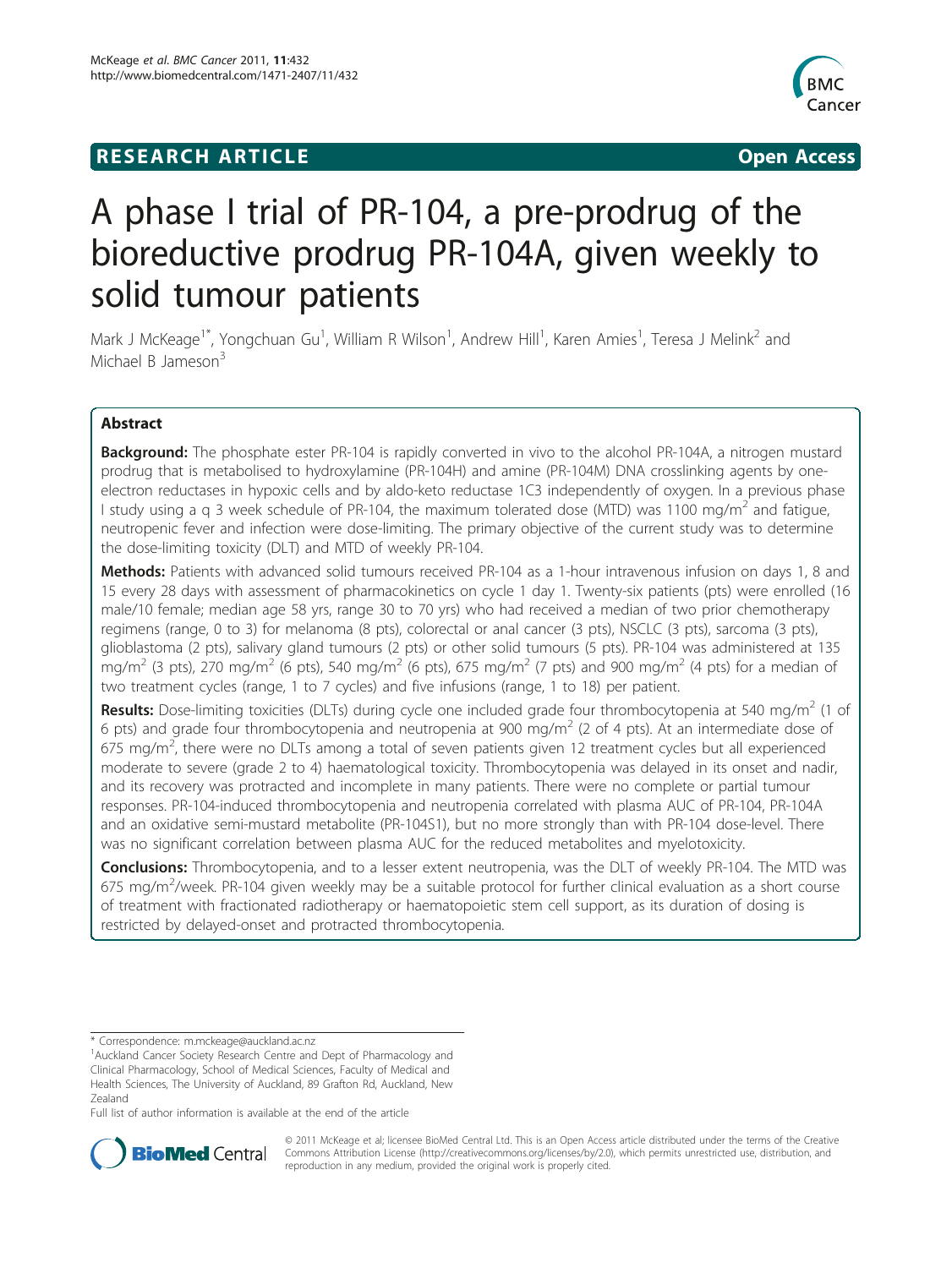## Background

PR-104 is a phosphate ester dinitrobenzamide mustard pre-prodrug that is rapidly hydrolyzed systemically to PR-104A, a bioreductive prodrug. PR-104A is in turn activated via reduction by NADPH:cytochrome P450 oxidoreductase and other one-electron reductases in hypoxic cells, and by aldo-keto reductase 1C3 (AKR1C3) independently of oxygen, to the corresponding hydroxylamine (PR-104H) and amine (PR-104M) metabolites. Subsequently, these reactive nitrogen mustards crosslink DNA and cause cytotoxicity in cells [\[1](#page-10-0)-[5](#page-10-0)]. Hypoxia is a common feature of many solid tumours and is associated with poor prognosis and resistance to conventional radiotherapy and chemotherapy [[5-8](#page-10-0)]. In addition, AKR1C3 has been shown to be up-regulated in several types of human cancer [[3,9-11\]](#page-10-0). Targeting ACK1C3 and hypoxia in tumours is therefore a novel and promising approach to cancer therapy.

PR-104 is known to have preclinical antitumour activity in human tumour xenograft models as mono-therapy and in combination with radiotherapy and chemotherapy [[1,2,12](#page-10-0)]. In rats and dogs its dose-limiting toxicity (DLT) was myelosuppression [\[13\]](#page-10-0). A previous phase I study of PR-104 given as a 1-hour intravenous infusion once every three weeks identified fatigue, neutropenic sepsis and infection with normal neutrophil counts as the DLTs and a maximum tolerated dose (MTD) of 1100 mg/m<sup>2</sup> 3-weekly [\[13,14\]](#page-10-0). The current phase I study of weekly PR-104 was undertaken to explore whether its therapeutic index is related to the schedule of administration. If so, then weekly administration may provide higher dose-intensity and greater tumour activation of PR-104, as well as being a schedule potentially suitable for combination with fractionated radiotherapy or with weekly chemotherapy. For this reason, we carried out the phase I study we now report whose primary objective was to determine the MTD of intravenous PR-104 administered weekly in subjects with solid tumours. Secondary objectives included characterising the pharmacokinetics of PR-104, PR-104A and its major metabolites [[15,16](#page-10-0)] and their relationship to toxicity, and assessing evidence of anti-tumour activity.

# Methods

# Patient selection

Eligibility criteria for entry into this study included: age 18 years or more; histologically confirmed malignancy for which no effective therapy existed; measurable or evaluable disease; ECOG Performance Status of 0 or 1; ability to provide written informed consent; no or stable dose of systemic steroid for at least two weeks; adequate bone marrow function (absolute neutrophil count  $\geq 1.5$  $\times$  10<sup>9</sup>/L, platelet count  $\geq$  100  $\times$  10<sup>9</sup>/L, haemoglobin level

> 90 g/L not maintained by red blood cell transfusion, prothrombin and activated partial thromboplastin times  $< 1.1 \times$  upper limit of normal (ULN)); adequate liver function (serum bilirubin within normal limits, ALT and AST < 2.5  $\times$  ULN), and serum creatinine < 1.5  $\times$  ULN. Exclusion criteria included: licensed or investigational anti-cancer therapy (including radiotherapy but excluding androgen deprivation therapy) within four weeks; nitrosoureas or mitomycin C within 6 weeks; prior radiotherapy to more than 25% of bone marrow; prior high-dose chemotherapy; prior receipt of more than three chemotherapy regimens; pregnancy, breast feeding or plans for becoming pregnant during the study; unwillingness to use effective contraception during the study and for 30 days following the last dose of study medication; other medical disorder or laboratory finding that in the opinion of the investigator compromised subject safety; less than four week since major surgery, or; HIV, Hepatitis B surface Antigen or Hepatitis C positivity with abnormal liver function tests.

## Study design

This was a phase I, two-centre, open label, uncontrolled, serial cohort, dose-escalation study evaluating weekly intravenous administration of PR-104. Patients were enrolled in serial cohorts of three patients each using a conventional phase I study design to establish the MTD. Recruitment to dose-levels was expanded if DLT was observed.

## Drug administration

A lyophilized cake of 400 mg of PR-104 was reconstituted in two mL of water for injection, further diluted in 250 mL of 5% dextrose in water and administered as an intravenous infusion over one hour on days 1, 8 and 15 of a 28 day treatment cycle. Prophylactic anti-emetics were administered to all study patients. Other anticancer treatments (except androgen deprivation therapy), prophylactic haematopoietic growth factors and radiotherapy were not permitted during the study.

## Definition of DLT and MTD

Toxicity was assessed according to the National Cancer Institute Common Toxicity Criteria for Adverse Events (version 3.0). DLT was assessed during the first four weeks following the start of PR-104 administration and was defined as any one of the following: grade four thrombocytopenia (platelets <  $25 \times 10^9$ /L) of any duration; other grade four haematological toxicity that lasted for five days or more (haemoglobin  $<$  65 g/L, neutrophils <  $0.5 \times 10^9$ /L); non-haematological toxicity ≥ grade three despite appropriate treatment; neutropenic fever; grade two or higher neurotoxicity lasting one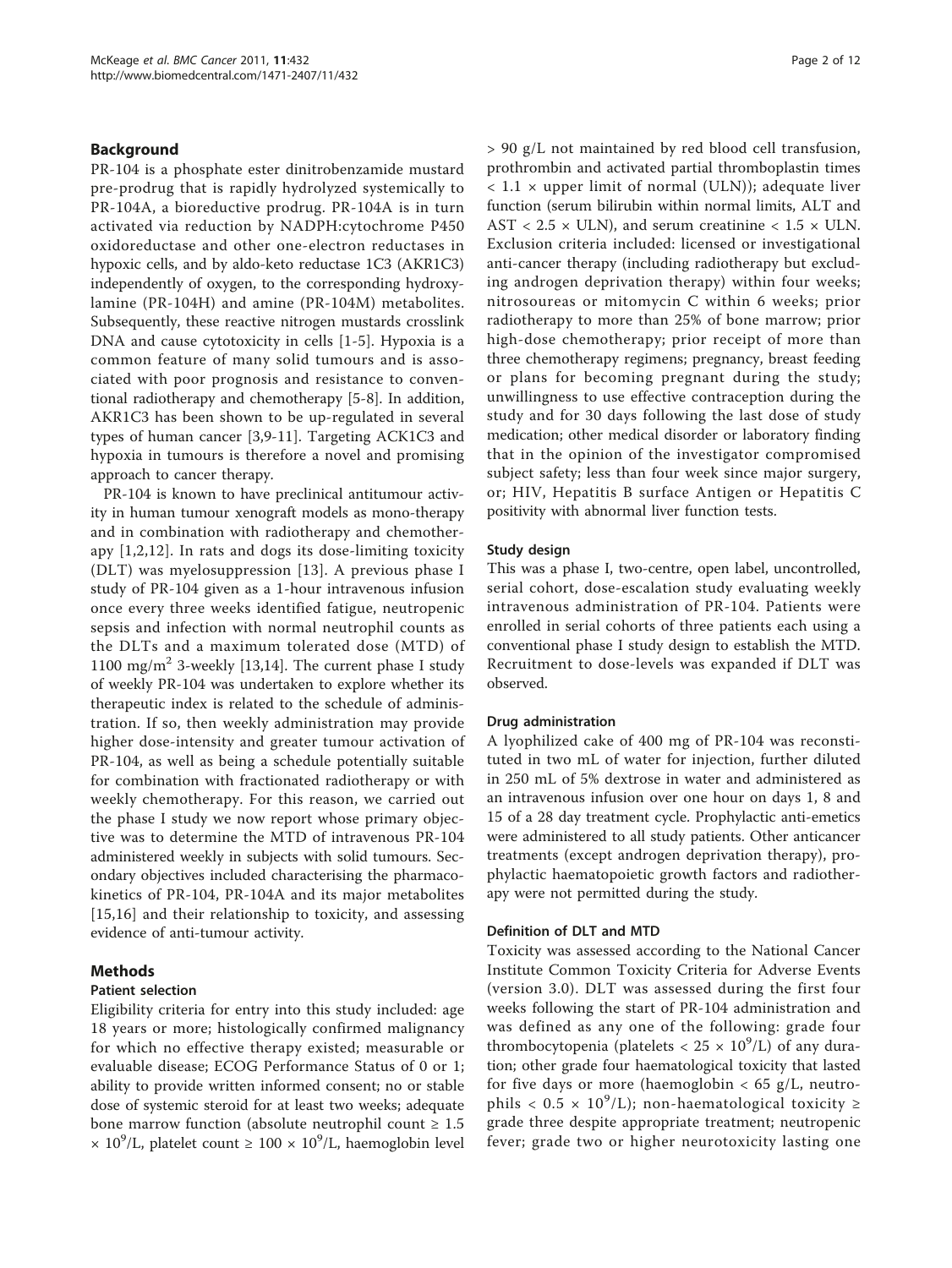week or more; any toxicity of grade two or higher that has not resolved within two weeks of the end of cycle one (except grade two alopecia). The MTD was defined as a dose level at which one or fewer subjects in six exhibited DLT and for which the next highest dose level demonstrated two or more of six subjects with DLT.

# Starting dose and dose escalation scheme

The starting dose was 135 mg/m<sup>2</sup> based on results of toxicology studies in rats and dogs, of which the rat was the most sensitive pre-clinical species to PR-104 (MTD 1328 and 2678 mg/m<sup>2</sup> in rats and dogs, respectively by weekly dosing for 4 consecutive weeks). Five dose-levels were explored: 135, 270, 540, 675 and 900 mg/m $^2\!$ . Dose-levels were escalated by 100% or less according to the toxicity at preceding dose-levels after review of safety data by the study safety committee.

# Patient evaluation and follow-up

After gaining informed consent, baseline evaluations included a history and physical examination, assessment of performance status, complete blood count (CBC), blood chemistry profile, coagulation studies (INR and APPT), urinalysis, pregnancy test and serum tumour markers. Vital signs and electrocardiogram were taken before, during and after the administration of the first dose of PR-104. With each cycle, weekly assessments included performance status, symptom-directed physical examination, laboratory investigations (CBC, coagulation studies, serum chemistry and urinalysis), intercurrent adverse events and concomitant medication use. Extent of disease was determined by computed tomography or magnetic resonance scans prior to enrolment and repeated once every two treatment cycles. Efficacy was assessed using Response Evaluation Criteria in Solid Tumours (RECIST) criteria version 1.0 [[17](#page-10-0)]. Where possible, complete blood counts data was collected after the end of the study participation until death or commencement of other cancer therapy.

## Pharmacokinetic analyses

To evaluate the pharmacokinetics of PR-104, PR-104A and their major metabolites, blood samples were collected in EDTA vacutainer tubes pre-dose, 45 minutes into the infusion, immediately following the completion of the infusion and at 5, 10, 20, 30, 45, 60, 120, 240 minutes and 24  $(\pm 8)$  hours post-infusion of the first dose. Blood samples were centrifuged for five minutes to prepare plasma. Plasma was then immediately deproteinised by addition of nine volumes of methanol:ammonium acetate: acetic acid (1000:3.5:0.2 v/w/v) and stored at -70° C. Extracts were assayed by validated ultra high-performance liquid chromatography methods [\[18](#page-10-0)] using triple quadrupole mass spectrometric detection with

tetradeuterated internal standards [[19\]](#page-10-0). Non-compartmental pharmacokinetic analyses using WinNonLin (v4.0.1), and actual infusion times and doses, was used to derive the maximum plasma concentration  $(C_{\text{max}})$ , area under the plasma concentration time curve extrapolated to infinity  $(AUC_{(0-inf)})$ , clearance (Cl), volume of distribution at steady state  $(V_{ss})$  and elimination half-life  $(t_{1/2})$ .

# **Statistics**

Data were analysed using descriptive statistics including the median, range and proportion, and mean and standard deviation for normally distributed data. Relationships between dose-levels, pharmacokinetic parameters, percentage change in platelet and neutrophil counts and creatinine clearance were assessed by nonparametric correlation analysis. A  $P < 0.05$  was regarded as being statistically significant.

# Results

# Patient characteristics and study treatment

This study enrolled a total of 26 adult cancer patients (16 males, 10 females), ranging in age from 30 to 70 years (median, 58 years) with cancer diagnoses including melanoma (8 patients), colon, rectum or anus cancer (3 patients), non-small cell lung cancer (NSCLC) (3 patients), sarcoma (3 patients), glioblastoma (2 patients), salivary gland tumours (2 patients) or other tumour types (5 patients) (Table [1\)](#page-3-0). All but four patients (15%) had received prior chemotherapy. Cohorts of three to seven patients were treated at one of five dose-levels (135, 270, 540, 675 and 900 mg/m<sup>2</sup>) of PR-104 given by intravenous infusion on days 1, 8 and 15 repeated every 28 days (Table [2\)](#page-3-0). Patients received a median of two treatment cycles (range, 1 to 7) and five infusions (range, 1 to 18) of PR-104.

## MTD determination and DLTs

The MTD of weekly PR-104 was 675 mg/m<sup>2</sup> (Table [2](#page-3-0)). Cycle one DLTs were experienced by two of four patients (50%) receiving 900 mg/m<sup>2</sup>, which was one dose-level higher than the MTD, and by one of six patients (17%) receiving 540 mg/m<sup>2</sup>, which was one dose-level lower than the MTD. One DLT was experienced by a 44 year old male, with glioblastoma previously treated with two lines of chemotherapy, who developed grade 4 neutropenia on day 14 of cycle one of PR-104 900 mg/m<sup>2</sup> lasting greater than five days. A second DLT occurred in a 66 year old female, with NSCLC previously treated with two lines of cytotoxic chemotherapy and with erlotinib, who developed grade 4 thrombocytopenia after going off-study for progressive disease after a single infusion of PR-104 at 900 mg/m<sup>2</sup>. A third DLT occurred in a 55 year old male, with metastatic melanoma previously treated with radiotherapy and dacarbazine, who developed new cerebral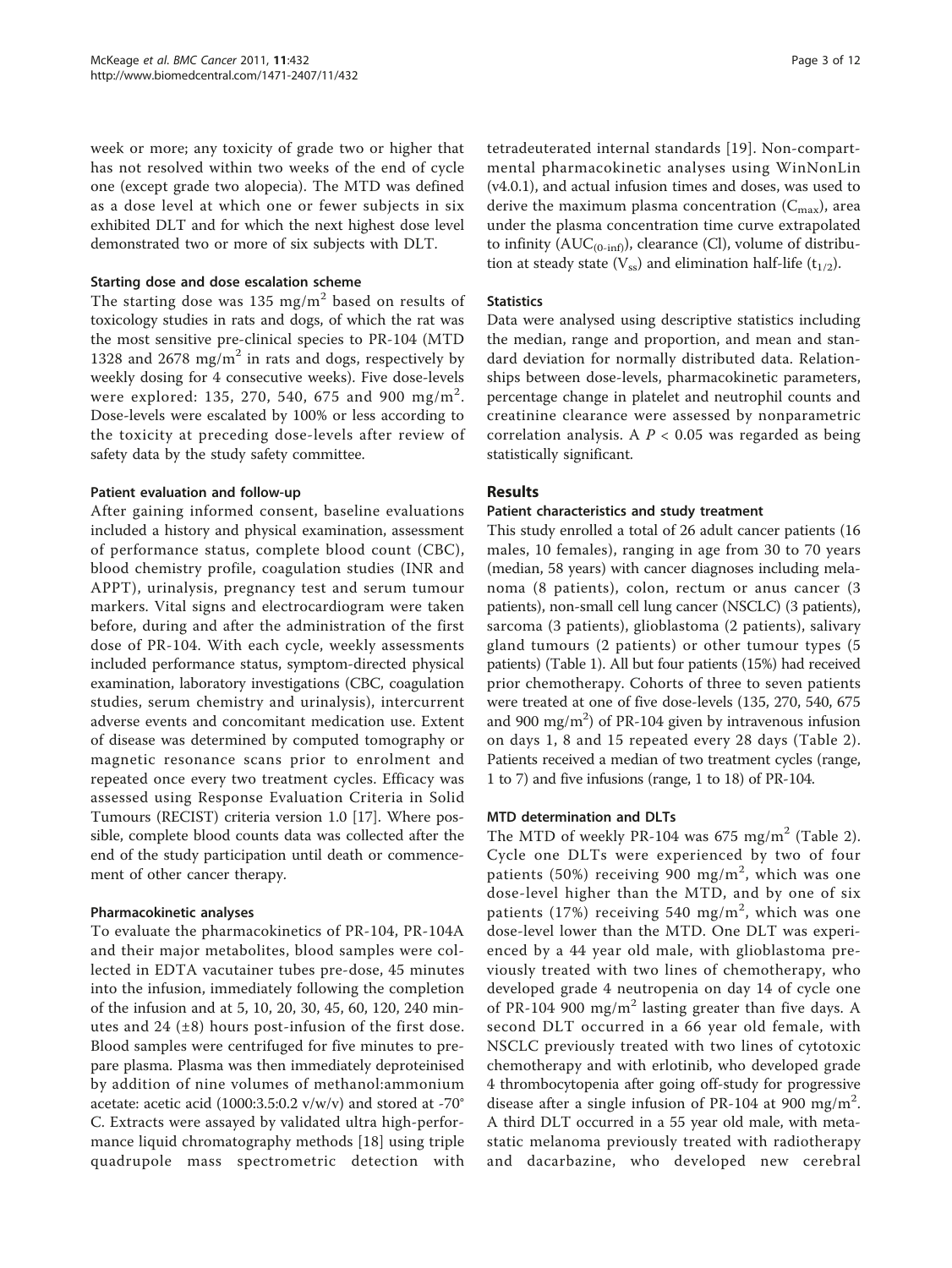<span id="page-3-0"></span>

|  |              | <b>Table 1 Patient characteristics and previous</b> |  |
|--|--------------|-----------------------------------------------------|--|
|  | chemotherapy |                                                     |  |

| <b>Characteristic</b>          | Number of patients (%) |
|--------------------------------|------------------------|
| Gender                         |                        |
| Male                           | 16(62)                 |
| Female                         | 10 (38)                |
| Age (years)                    |                        |
| Mean (range)                   | 58 (30-70)             |
| <b>ECOG Performance Status</b> |                        |
| 0                              | 8(31)                  |
| 1                              | 18 (69)                |
| <b>Tumour Type</b>             |                        |
| Melanoma                       | 8(31)                  |
| Colon, rectum or anus          | 3(12)                  |
| Non-small cell lung            | 3(12)                  |
| Sarcoma                        | 3(12)                  |
| Glioblastoma                   | 2(8)                   |
| Salivary gland                 | 2(8)                   |
| <b>Adrenal Cortex</b>          | 1(4)                   |
| Cervix                         | 1(4)                   |
| Head and neck                  | 1(4)                   |
| Kidney                         | 1(4)                   |
| <b>Pancreas</b>                | 1(4)                   |
| Previous chemotherapy          |                        |
| No. of courses                 |                        |
| None                           | 4(15)                  |
| One                            | 8(31)                  |
| Two                            | 7(27)                  |
| <b>Three</b>                   | 7(27)                  |

metastases and extra-cranial progressive disease leading him to go off-study after the first treatment cycle of PR-104 at 540 mg/m<sup>2</sup>. Twenty days later, he presented with headache, vomiting, seizures and a platelet count of 22  $\times$  10<sup>9</sup>/L. A CT scan showed intra-cerebral, subarachnoid and intracranial tumour haemorrhage. The patient died five days later despite supportive measures. At the intermediate dose of  $675 \text{ mg/m}^2$ , there were no cycle one DLTs in a total of seven patients.

## Haematological toxicity

Haematological toxicity was the most significant type of toxicity in this study. Of 26 patients treated with weekly PR-104, 23 or 88% experienced some form of moderate to severe haematological toxicity (grade  $\geq$  2) (Table [3](#page-4-0)), and haematological toxicity DLTs defined the MTD, as outlined above. Further occurrences of haematological toxicity are outlined below, in Table [3,](#page-4-0) and in Figures [1](#page-5-0) and [2.](#page-6-0)

Thrombocytopenia occurred in 14 of 26 patients (54%) treated with weekly PR-104 and ranged from grade 1 to 4 in severity (Table [3\)](#page-4-0). The incidence of moderately-severe or severe thrombocytopenia (grade 3 or 4) was 0, 33, 29 and 75% at the ≤ 270, 540, 675 and 900 mg/ $m^2$  dose-levels, respectively. Onset of thrombocytopenia was delayed by a median of six weeks (range 2 to 18 weeks), and thrombocytopenia nadirs by a median of ten weeks (range 5 to 19 weeks), relative to the start of PR-104 treatment (Figure [1A-E](#page-5-0)). The maximum percentage change in platelet count from baseline following the first treatment cycle correlated strongly with PR-104 dose-level (Spearman r = -0.79;  $P = 2 \times 10^{-7}$ ) (Figure [1F](#page-5-0)). Platelet counts did not recover to baseline levels in any patients who had experienced thrombocytopenia of any severity grade. Sustained recovery of platelet counts to within normal limits occurred in only two of 14 patients (14%) who had experienced thrombocytopenia from PR-104. The duration of thrombocytopenia was correspondingly protracted and incompletely defined (median, at least 7 weeks; range, 1 to at least 64 weeks), due to the persistence of this toxicity until the death of study patients or their commencement of further treatment, which confounded interpretation of subsequent blood counts. Platelet transfusions were required for severe thrombocytopenia and/or bleeding by some patients but specific details were lacking because data collection on blood product support data was not part of the prospective study plan.

Neutropenia occurred in 11 of 26 patients (42%) and ranged from grade 1 to 4 in severity (Table [3](#page-4-0)). Seven patients had more than one episode of neutropenia associated with repeated cycles of treatment. The incidence of moderately-severe to severe neutropenia (grade 3 to 4) was 11, 17, 14 and 75% at the ≤ 270, 540, 675 and 900 mg/ $m^2$  dose-levels, respectively. Onset of the first episode of neutropenia occurred after a median of

Table 2 Dose escalation scheme, treatment delivery and cycle-one dose-limiting toxicity (DLTs)

| Cohort<br><b>Number</b> | Dose level<br>(mq/m2/wk) | Dose<br>increment        | Number of<br>patients | Total number of cycles<br>(median per patient) | Total number of infusions<br>(median per patient) | Number of patients<br>with cycle-one DLT |
|-------------------------|--------------------------|--------------------------|-----------------------|------------------------------------------------|---------------------------------------------------|------------------------------------------|
|                         | 135                      | $\overline{\phantom{a}}$ |                       | 9(2)                                           | 32(6)                                             |                                          |
|                         | 270                      | 100%                     | b                     | 17(2)                                          | 50(6)                                             |                                          |
|                         | 540                      | 100%                     |                       | 11(2)                                          | 30(5)                                             | 1a                                       |
| 4                       | 675                      | 25%                      |                       | 12(2)                                          | 33(5)                                             |                                          |
|                         | 900                      | 33%                      | 4                     | 6(1.5)                                         | 15(4)                                             | $\neg b$                                 |

<sup>a</sup>grade 4 thrombocytopenia; <sup>b</sup>grade 4 thrombocytopenia and grade 4 neutropenia lasting > 5 day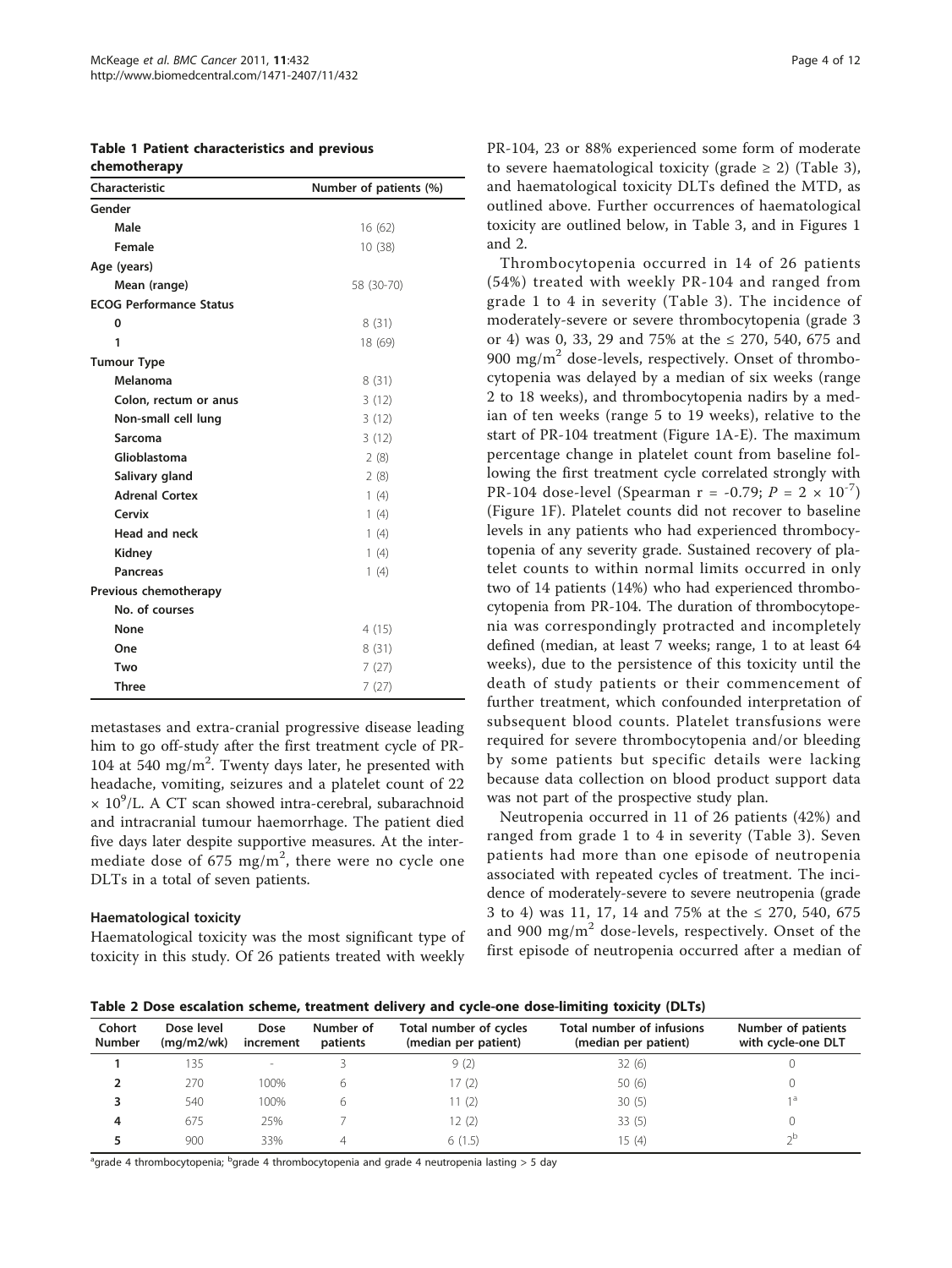# <span id="page-4-0"></span>Table 3 Haematological toxicity

|                             |      |                       |   |               |                      |       |                       |        | Worst toxicity severity grade of haematological toxicity by patient (number of patients (%)) |       |       |                       |        |         |           |        |
|-----------------------------|------|-----------------------|---|---------------|----------------------|-------|-----------------------|--------|----------------------------------------------------------------------------------------------|-------|-------|-----------------------|--------|---------|-----------|--------|
| Dose level                  |      | 135 mg/m <sup>2</sup> |   |               | $270 \text{ mg/m}^2$ |       | 540 mg/m <sup>2</sup> |        | 675 mg/m <sup>2</sup>                                                                        |       |       | 900 mg/m <sup>2</sup> |        |         | All doses |        |
| Number of patients          |      | $n = 3$               |   |               | $n = 6$              |       | $n = 6$               |        | $n = 7$                                                                                      |       |       | $n = 4$               |        |         | $n = 26$  |        |
| Toxicity severity grade     |      |                       | 4 |               |                      |       |                       |        |                                                                                              |       |       |                       |        |         |           | 4      |
| Anaemia                     | (33) | (33)                  |   | $\angle$ (33) | (1/                  | 4(67) | (17)                  | 4(57)  | (14)                                                                                         | (14)  | (50)  | 2(50)                 |        | 13 (50) | 6(23)     | 1 (14) |
| Leukopenia                  |      |                       |   | (17)          |                      | 2(33) | (17)                  | 3(43)  | 2(29)                                                                                        |       | 2(50) | (25)                  |        | 8(31)   | 4(15)     |        |
| Neutropenia                 |      |                       |   | (17)          |                      | 2(33) | (17)                  | 2 (29) | (14)                                                                                         |       |       |                       | 3(75)  | 5 (19)  | 2(8)      | 3(12)  |
| Thrombocytopenia            |      |                       |   | (17)          |                      | (17)  | (17)                  | (14)   | 2(29)                                                                                        |       |       | (25)                  | (50)   | 3(12)   | 4(15)     | 2(8)   |
| Any haematological toxicity | (33) | (33)                  |   | 3(50)         | (1/                  | 3(50) | (33)                  | 4(57)  | 2(29)                                                                                        | 1(14) |       |                       | 4(100) | (42)    | 6(23)     | 6(23)  |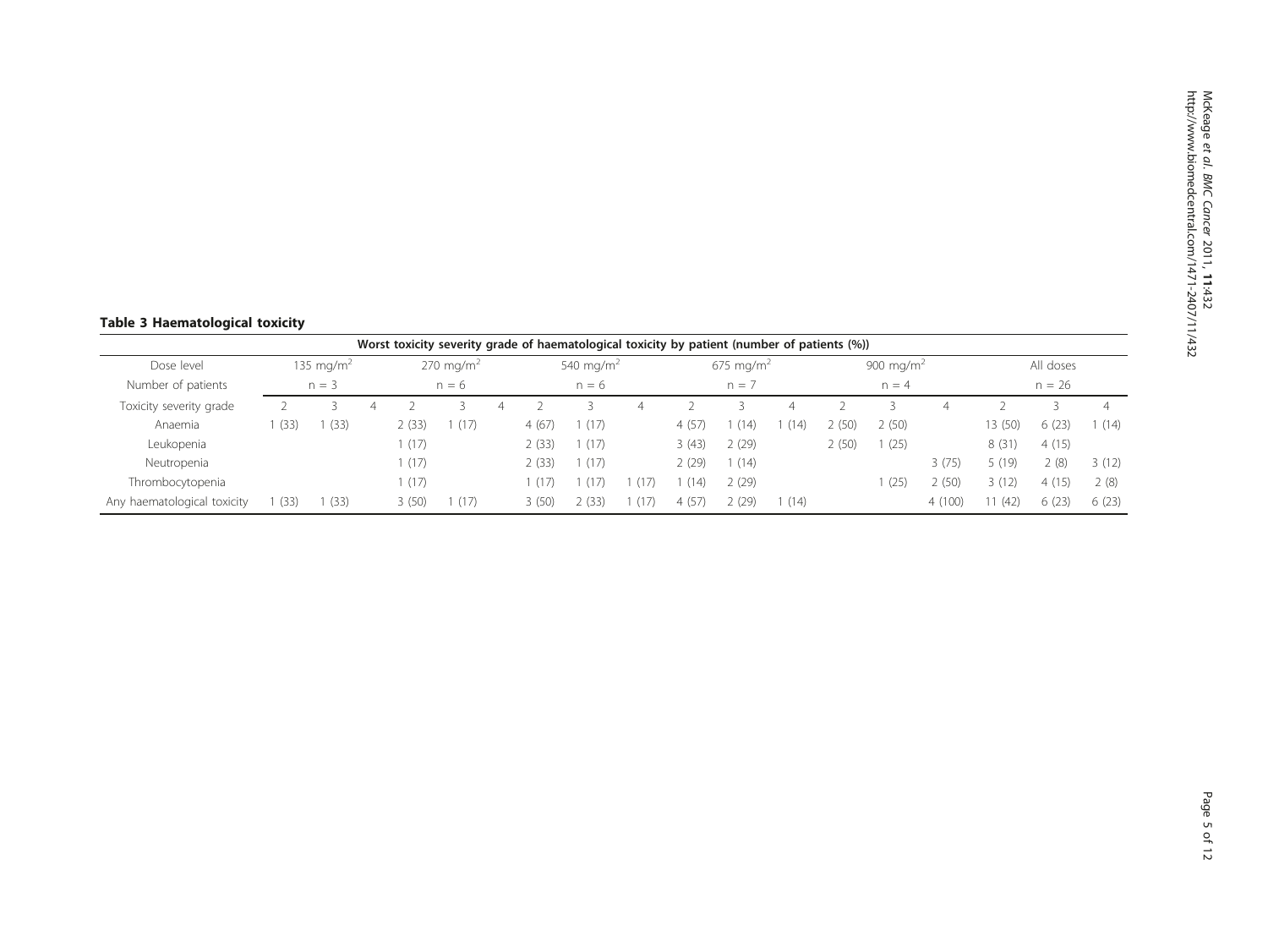<span id="page-5-0"></span>

Page 6 of 12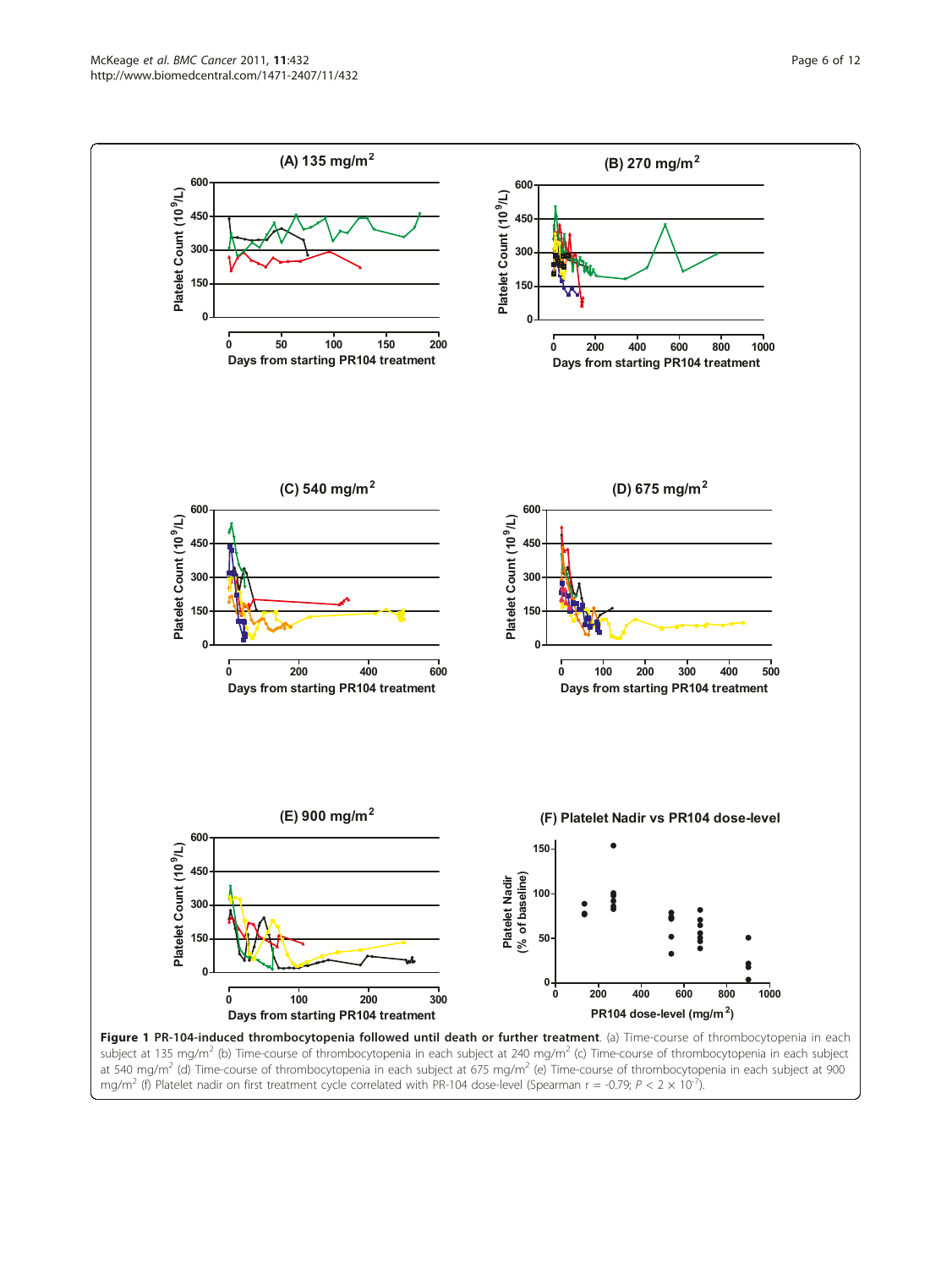<span id="page-6-0"></span>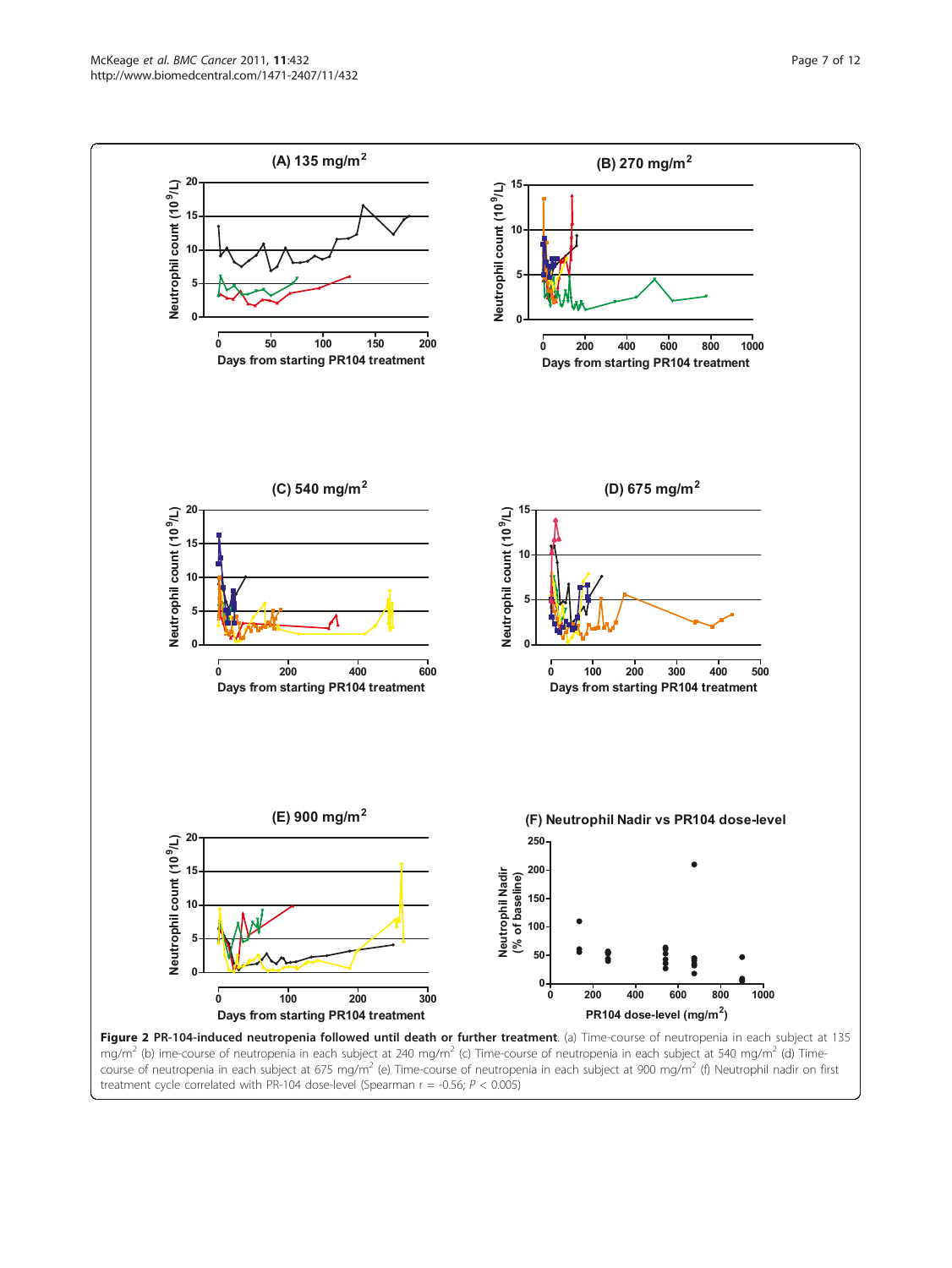three weeks (range 2 to 5 weeks), and nadirs of first episode of neutropenia occurred after a median of four weeks (range 3 to 7 weeks), relative to the time of starting PR-104 treatment (Figure [2A-E](#page-6-0)). Maximum percentage change in neutrophil count from baseline following the first treatment cycle correlated with PR-104 doselevel (Spearman  $r = -0.56$ ;  $P = 0.005$ ) (Figure [2F\)](#page-6-0). The duration of the first episode of neutropenia ranged from one to 42 days (median 7 days). Subsequent episodes of neutropenia tended to be more severe and longer lasting than the initial occurrence especially when no dose reductions or omissions were made for prior neutropenia. Neutrophil counts recovered to baseline levels and/ or to within normal limits in all patients who had experienced neutropenia from PR-104. There was one uncomplicated episode of neutropenic sepsis.

Anaemia occurred in 24 of 26 patients (92%), ranged from grade 1 to 4 in severity and was managed by red cell transfusion. The incidence of moderately-severe or severe anaemia (grade 3 or 4) was 30, 17, 17, 28 and 50% at the 135, 270, 540, 675 and 900 mg/m<sup>2</sup> doselevels, respectively. There was no correlation between maximum percentage change in haemoglobin level from baseline and PR-104 dose-level.

# Non-haematological toxicity

Fatigue was the most common non-haematological toxicity that was considered related to PR-104 treatment (Table 4). Gastrointestinal symptoms were reported by about one quarter of patients but were self-limiting and often considered unrelated to PR-104 treatment. Neither were strongly related to dose level.

## Tumour response

There were no complete or partial responses. Best RECIST response category was progressive disease in 16 patients (61%), stable disease in eight patients (31%) and non-evaluable in two patients (8%). A waterfall plot showed that tumour dimensions increased during PR-104 treatment in most patients (Figure 3). Two patients, one each with soft tissue sarcoma  $(675 \text{ mg/m}^2)$ and glioblastoma (900 mg/m<sup>2</sup>), showed 22% reduction in

|  |  | Table 4 Non-haematological toxicity |  |  |
|--|--|-------------------------------------|--|--|
|--|--|-------------------------------------|--|--|



tumour burden from baseline but neither fulfilled RECIST criteria for partial response.

# Pharmacokinetics

Cmax and AUC values for PR-104 and PR-104A Pincreased in approximate proportion to respective dosage increments between different dose-levels (Table [5\)](#page-8-0), and were linearly related to PR-104 dose-level (Figure [4](#page-8-0)). PR-104 clearance was high (mean Cl,  $107 \text{ L/h/m}^2$ ; CV, 70%). PR-104 volume of distribution approximated total body water (mean  $Vd_{ss}$ , 35.8  $L/m^2$ ; CV, 63%). PR-104 half life was short (mean  $t_{1/2}$ , 0.10 h; CV, 75%), while PR-104A had a longer half life (mean  $t_{1/2}$ , 0.49 h; CV, 31%). PK parameters for the major plasma metabolites derived from PR-104A (glucuronide PR-104G, reduced metabolites PR-104H and PR-104M, and oxidative metabolite PR-104S1) are shown in Table [6.](#page-9-0) Exposure (AUC) was greatest for the glucuronide PR-104G, followed by hydroxylamine PR-104H, with lower AUC values for PR-104M and PR-104S1. These metabolites had plasma half lives comparable to PR-104A (mean  $t_{1/2}$  values 0.43, 0.61, 0.70 and 0.79 h respectively), suggesting that their clearance may be rapid relative to the kinetics of their formation. Plasma AUCs for PR-104, PR-104A and metabolites

| Worst toxicity severity grade of non-haematological toxicity by patient (number of patients (%)) |        |      |   |  |  |  |  |  |
|--------------------------------------------------------------------------------------------------|--------|------|---|--|--|--|--|--|
| Toxicity severity grade                                                                          |        | 3    | 4 |  |  |  |  |  |
| Fatigue                                                                                          | 10(38) | 2(8) |   |  |  |  |  |  |
| Abdominal pain                                                                                   | 4(15)  | 2(8) |   |  |  |  |  |  |
| Constipation                                                                                     | 7(27)  |      |   |  |  |  |  |  |
| Nausea                                                                                           | 5(19)  | 2(8) |   |  |  |  |  |  |
| Back pain                                                                                        | 3(12)  | 2(8) |   |  |  |  |  |  |
| Oedema peripheral                                                                                | 5(19)  |      |   |  |  |  |  |  |
| Vomiting                                                                                         | 3(12)  | 2(8) |   |  |  |  |  |  |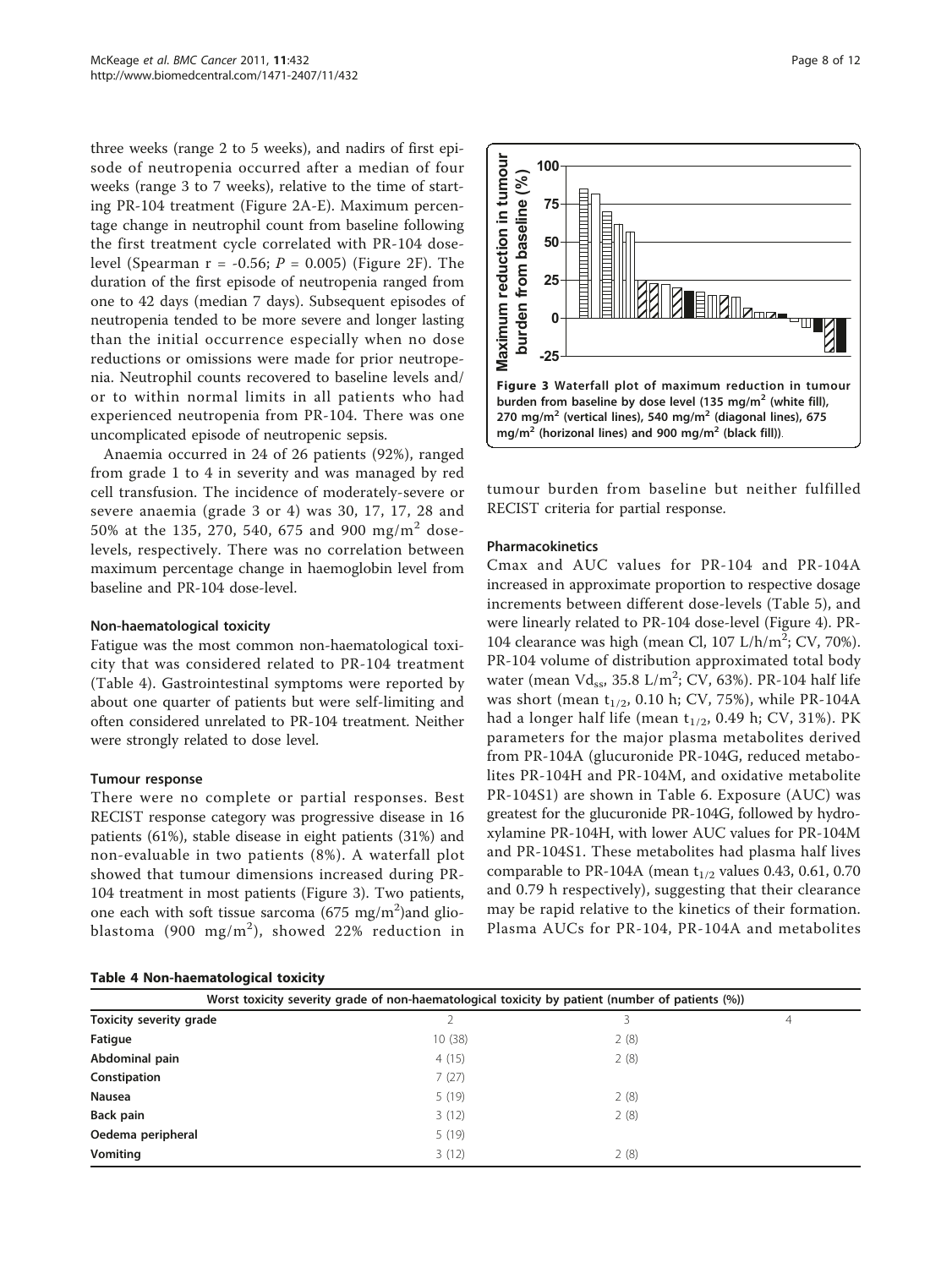|                       |   | $C_{\text{max}}$ ( $\mu$ M) |                |            | $AUC$ ( $\mu$ M.h) |            | $t_{1/2}$ (h) | CI $(L/h/m2)$ | $Vd_{ss}$ (L/m <sup>2</sup> ) |
|-----------------------|---|-----------------------------|----------------|------------|--------------------|------------|---------------|---------------|-------------------------------|
| Dose-level $(mq/m^2)$ |   | PR-104                      | <b>PR-104A</b> | PR-104     | PR-104A            | PR-104     | PR-104A       | PR-104        | PR-104                        |
| 135                   |   | 4.08                        | 3.49           | 2.85       | 3.22               | 0.06       | 0.34          | 128           | 38.7                          |
| 270                   | ь | 7.63 (3.13)                 | 6.81(2.15)     | 4.15(1.69) | 6.61(2.88)         | 0.07(0.05) | 0.42(0.16)    | 129 (49.4)    | 39.1 (9.83)                   |
| 540                   | 6 | 14.2 (6.51)                 | 13.7 (2.94)    | 9.34(4.17) | 14.0 (2.70)        | 0.07(0.03) | 0.42(0.16)    | 130 (119)     | 44.7 (38.5)                   |
| 675                   |   | 18.1 (9.9)                  | 15.5(6.1)      | 12.9 (7.0) | 17.7(5.6)          | 0.14(0.10) | 0.55(0.11)    | 92.7 (52.2)   | 27.3 (14.4)                   |
| 900                   | 4 | 20.8 (5.71)                 | 23.3 (4.64)    | 5.2 (4.97) | 29.5 (8.44)        | 0.15(0.10) | 0.68(0.14)    | 64.8 (22.9)   | 24.2 (10.5)                   |

<span id="page-8-0"></span>Table 5 PR-104 and PR-104A plasma pharmacokinetic parameters for cycle 1 day 1

Values are the mean (SD)

appeared similar on cycle 1 day 1 to cycle 1 day 8 in three patients who had pharmacokinetic studies on repeated dosing at the MTD (675 mg/m $^2)$  (Table [7](#page-9-0)). One patient given naproxen, an inhibitor of AKR1C3 [[20\]](#page-10-0) and a substrate for UGT2B7 [\[21](#page-11-0)], on cycle 2 day 1 (500 mg orally two hours prior to PR-104) showed no apparent associated change in the reduction or glucuronidation of PR-104A compared to cycle 1 day 1.

Exposure to PR-104, PR-104A and PR-104G (AUC values) correlated significantly with the severity of thrombocytopenia and neutropenia (Table [8\)](#page-9-0), although the correlation coefficients were no higher than for the relationships between toxicity and PR-104 dose. Notably, the AUC for the cytotoxic reduced metabolites PR-104H and PR-104M (combined in Table [8](#page-9-0)) did not correlate significantly with either thrombocytopenia or neutropenia.

## **Discussion**

We describe a phase I trial evaluating weekly administration of PR-104, a novel nitrogen mustard pro-drug activated by hypoxia and AKR1C3. Tumour hypoxia is common in solid tumours and associated with poor prognosis and resistance to radiotherapy and chemotherapy [\[6-8\]](#page-10-0). AKR1C3 has been shown to be upregulated in some human cancers [[9-11](#page-10-0)]. On this basis, targeting tumour hypoxia and AKR1C3 is a promising approach to cancer therapy.

In the current study, we determined the MTD of weekly PR-104 to be  $675 \text{ mg/m}^2$  given on days 1, 8 and 15 every 28 days. This MTD was established by the



occurrence of protocol-defined DLTs in one of six (17%) of patients at the 540 mg/m<sup>2</sup> dose-level, and in two of four (50%) of patients at the 900 mg/m<sup>2</sup> doselevel. DLTs included two episodes of grade four thrombocytopenia, and a single episode of grade four neutropenia lasting greater than five days. In contrast, there was no DLT at the MTD dose-level in a total of seven patients given a total of 12 treatment cycles (median 2, per patient) and 33 infusions (median, 5 per patient), although all seven experienced moderate to severe (grade 2 to 4) haematological toxicity. Thus, this study met its primary objective of determining the DLT and MTD of weekly PR-104.

Thrombocytopenia was the most significant clinical toxicity associated with weekly PR-104 in this phase I study. It was the major DLT and necessitated platelet transfusions for very low counts and/or bleeding in some patients but specific details of blood product support were not collected prospectively. The onset and nadir of thrombocytopenia were delayed relative to the commencement of PR-104 treatment by a median of six and ten weeks, respectively. Thereafter, thrombocytopenia persisted without recovery to baseline or to normal levels in most patients in whom it was feasible to undertake longer term monitoring of platelet counts. Persisting thrombocytopenia limited the delivery of weekly treatment with PR-104 beyond two treatment cycles at dose-levels of 540 mg/m<sup>2</sup> or more. The extent and significance of protracted thrombocytopenia may have been underestimated by this and previous studies of PR-104 because of their use of definitions for DLTs confined to adverse-events occurring within the first four weeks of treatment, their lack of prospectively defined plans for longer term monitoring of haematological toxicity and difficulties doing so in study populations with short survival. In contrast, neutropenia was earlier in onset and more reversible than thrombocytopenia but also common and dose-limiting. Other toxicities included anaemia, fatigue and gastrointestinal symptoms but were less clinically significant and not dose-limiting.

One hypothesis for the mechanism underlying the myelotoxicity of PR-104 is that the circulating reduced metabolites (PR-104H and PR-104M), which are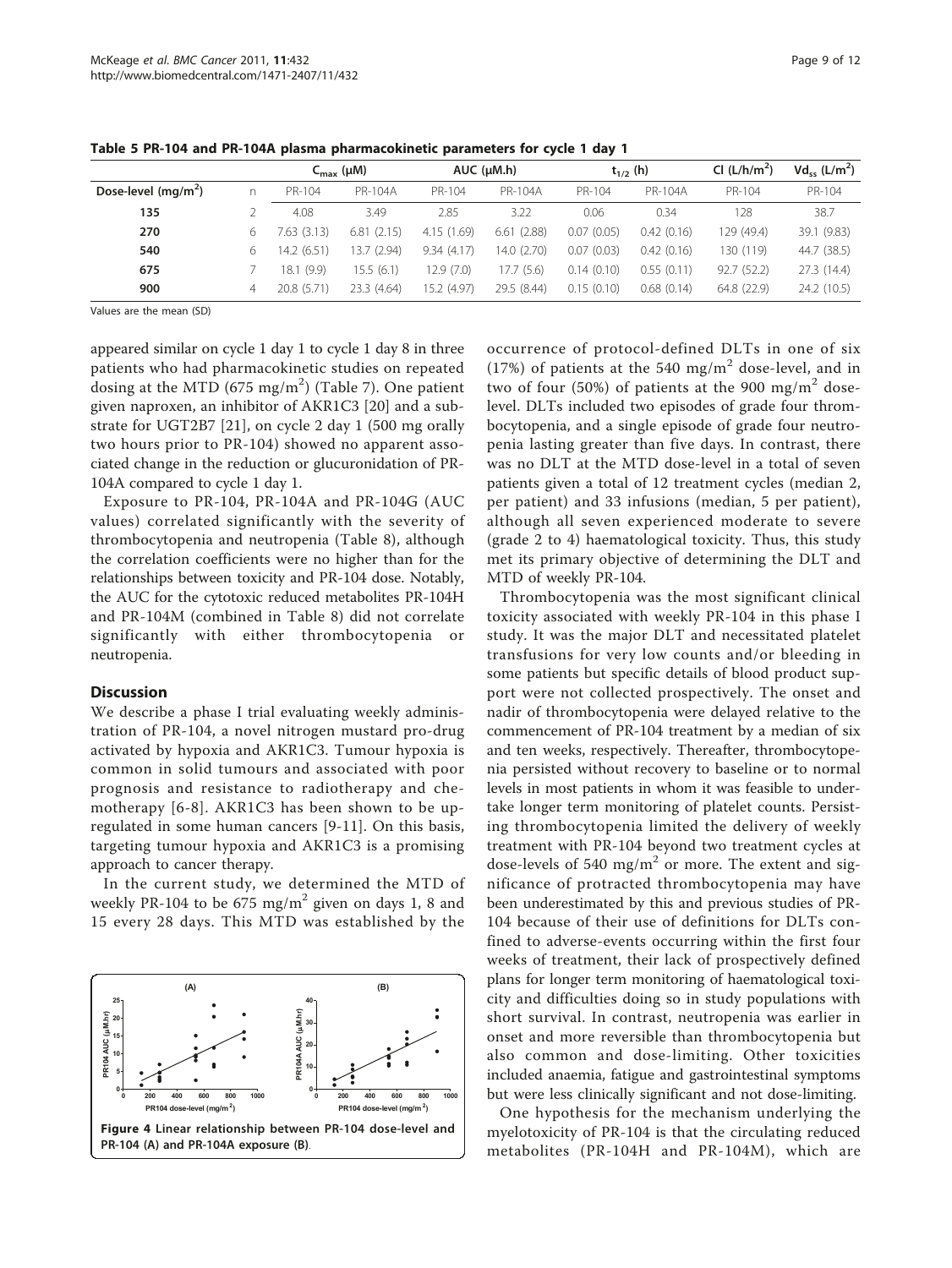| Page 10 of 12 |  |  |
|---------------|--|--|
|               |  |  |

<span id="page-9-0"></span>Table 6 Plasma pharmacokinetic parameters for PR-104A metabolites, cycle 1 day 1

|                                   | $C_{\text{max}}$ ( $\mu$ M) |                 |                |                |                |                  | $AUC$ ( $\mu$ M h) |                |                |                | $t_{1/2}$ (h)  |                |                |
|-----------------------------------|-----------------------------|-----------------|----------------|----------------|----------------|------------------|--------------------|----------------|----------------|----------------|----------------|----------------|----------------|
| Dose-level (mg/<br>m <sup>2</sup> | n                           | <b>PR-104G</b>  | PR-104H        | PR-<br>104M    | PR-<br>104S1   | PR-104G          | PR-104H            | PR-<br>104M    | PR-<br>104S1   | PR-104G        | PR-104H        | PR-<br>104M    | PR-<br>104S1   |
| 135                               |                             | .66             | 0.66           | 0.05           | 0.06           | 1.67             | 0.79               | 0.08           | 0.10           | 0.25           | 0.48           | 0.53           | 0.76           |
| 270                               | 6                           | 3.02<br>(2.12)  | 0.68<br>(0.29) | 0.06<br>(0.02) | 0.14<br>(0.09) | 3.96(3.81)       | 0.81<br>(0.37)     | 0.11<br>(0.05) | 0.25<br>(0.17) | 0.40<br>(0.22) | 0.51<br>(0.12) | 0.88<br>(0.43) | 1.09<br>(0.51) |
| 540                               | 6                           | 11.27<br>(8.07) | 0.49<br>(0.17) | 0.07<br>(0.02) | 0.20<br>(0.08) | 13.85<br>(12.01) | 0.63<br>(0.26)     | 0.11<br>(0.04) | 0.29<br>(0.13) | 0.38<br>(0.14) | 0.41<br>(0.12) | 0.56<br>(0.15) | 0.59<br>(0.23) |
| 675                               |                             | 8.71<br>(4.52)  | 0.51<br>(0.27) | 0.08<br>(0.05) | 0.36<br>(0.25) | 11.9 (7.4)       | 0.71<br>(0.32)     | 0.13<br>(0.06) | 0.49<br>(0.45) | 0.49<br>(0.17) | 0.74<br>(0.37) | 0.75<br>(0.28) | 0.68<br>(0.12) |
| 900                               | 4                           | 7.81<br>(3.92)  | 0.39<br>(0.16) | 0.07<br>(0.03) | 0.31<br>(0.13) | 11.19<br>(6.54)  | 0.69<br>(0.26)     | 0.16<br>(0.08) | 0.64<br>(0.25) | 0.68<br>(0.18) | 0.85<br>(0.09) | 0.88<br>(0.11) | 0.79<br>(0.15) |

Values are the mean (SD)

activated nitrogen mustards, might be responsible. However, the lack of correlation between systemic exposure to these metabolites and either neutropenia or thrombocytopenia (Table 8) argues against this hypothesis. This in turn suggests that myelotoxicity might result from activation of PR-104A locally in the bone marrow, as a result of expression of AKR1C3 in myeloid progenitor cells [[22\]](#page-11-0) and/or hypoxia in bone marrow stem cell niches as reported in mice [\[23\]](#page-11-0).

The findings of this study suggest that treatment protocols for giving PR-104 at weekly intervals at or about a dose of 675 mg/m<sup>2</sup> may be feasible for a short course of treatment only as the total duration of treatment would be restricted by toxicity. Continued treatment at this dose-level beyond six to eight weeks may not be feasible because of delayed onset thrombocytopenia that would then persist, necessitating the deferral, reduction or omission of subsequent PR-104 dosing. Single doses of PR-104 of 675 mg/m<sup>2</sup> were shown by pharmacokinetic studies carried out on day one of cycle one in the current study to achieve systemic exposures to PR-104A ranging between 10.9 to 25.9 uM.hr. These PR-104A AUC values were close to but lower than those (> 30 μM.hr) achieved in a previous phase I study of q 3

Table 7 Lack of change in plasma AUCs (μM.h) of PR-104, PR-104A and metabolites with repeat dosing of PR-104 at 675 mg/m<sup>2</sup> on cycle 1 day 1 (C1D1), cycle 1 day 8 (C1D8) and cycle 2 day 1 (C2D1)

| Patient Cycle |         | PR-<br>104 | PR-<br>104A | PR-<br>104G | PR-<br>104H | PR-<br>104M | PR-<br>104S1 |
|---------------|---------|------------|-------------|-------------|-------------|-------------|--------------|
| 04-75         | C1D1    | 6.34       | 12.11       | 6.60        | 0.51        | 0.06        | 0.16         |
|               | C1D8    | 6.61       | 13.16       | 7.74        | 0.44        | 0.09        | 0.16         |
| $01 - 76$     | C1D1    | 6.76       | 14.14       | 21.38       | 0.56        | 0.11        | 0.87         |
|               | C1D8    | 7.91       | 16.72       | 28.01       | 0.45        | 0.10        | 1.09         |
| 04-77         | C1D1    | 14.55      | 17.81       | 7.07        | 0.25        | 0.12        | 0.31         |
|               | C1D8    | 11.01      | 16.96       | 7.53        | 0.26        | 0.12        | 0.36         |
|               | $C2D1*$ | 8.16       | 19.53       | 6.73        | 0.59        | 0.10        | 0.44         |

\*, given with naproxen.

weekly dosing of PR-104 [[14\]](#page-10-0), and those associated with preclinical activity of PR-104 in human tumour xenograft models  $(> 30 \mu M/hr)$  [[1,2,12](#page-10-0)]. Repeated dosing of PR-104 at 675 mg/m<sup>2</sup> was shown to achieve cumulative exposures to PR-104A exceeding these threshold levels required for experimental activity, since a target AUC of 30 μM.hr or more was exceeded after two or three doses (Table 7). In addition, reductions in tumour dimensions of  $> 20\%$  seen in two patients at  $> 540$  mg/ m<sup>2</sup>, and significant myelosuppression likely related to the main pharmacological action of PR-104, provides further supporting evidence for therapeutically active exposures having been achieved on the phase I trial of weekly treatment. Thus, treatment protocols for giving PR-104 weekly at or about a dose of 675 mg/m<sup>2</sup> over 4 to 6 weeks may be suitable for future study to explore its clinical feasibility and activity as a single agent or in combination therapy.

Short courses of weekly PR-104 may be suitable for use concurrently with fractionated radiotherapy or as high-dose chemotherapy prior to bone marrow reconstitution. Many conventional fractionated radiotherapy regimens are limited by tumour hypoxia and given over a short period of up to six weeks, to which it may be feasible to add weekly PR-104. The delayed-onset

Table 8 Correlations between drug exposure and toxicity, normalised drug exposure and creatinine clearance (Spearman rank order analysis).

| $\sqrt{2}$             |                                        |                                        |               |
|------------------------|----------------------------------------|----------------------------------------|---------------|
| <b>Exposure</b>        | platelets <sup>†</sup>                 | $neutron$ hils <sup>+</sup>            | $CrCl+$       |
| Dose                   | $-0.79$ (2 $\times$ 10 <sup>-7</sup> ) | $-0.56$ (5 $\times$ 10 <sup>-3</sup> ) |               |
| <b>PR-104 AUC</b>      | $-0.56$ (0.005)                        | $-0.35(0.1)$                           | $-0.14(0.52)$ |
| <b>PR-104A AUC</b>     | $-0.75$ (2 $\times$ 10 <sup>-7</sup> ) | $-0.49(0.02)$                          | $-0.12(0.59)$ |
| <b>PR-104G AUC</b>     | $-0.51(0.01)$                          | $-0.13(0.56)$                          | $-0.01(0.98)$ |
| <b>PR-104(H+M) AUC</b> | 0.09(0.67)                             | $-0.04(0.84)$                          | $-0.04(0.86)$ |
| <b>PR-104S1 AUC</b>    | $-0.61(0.002)$                         | $-0.53$ (0.009)                        | $-0.16(0.46)$ |

† At nadir (percentage of pretreatment value)

‡ Creatinine clearance. Drug exposures (AUC) are normalised by dose levels. Values are correlation coefficient and (p value).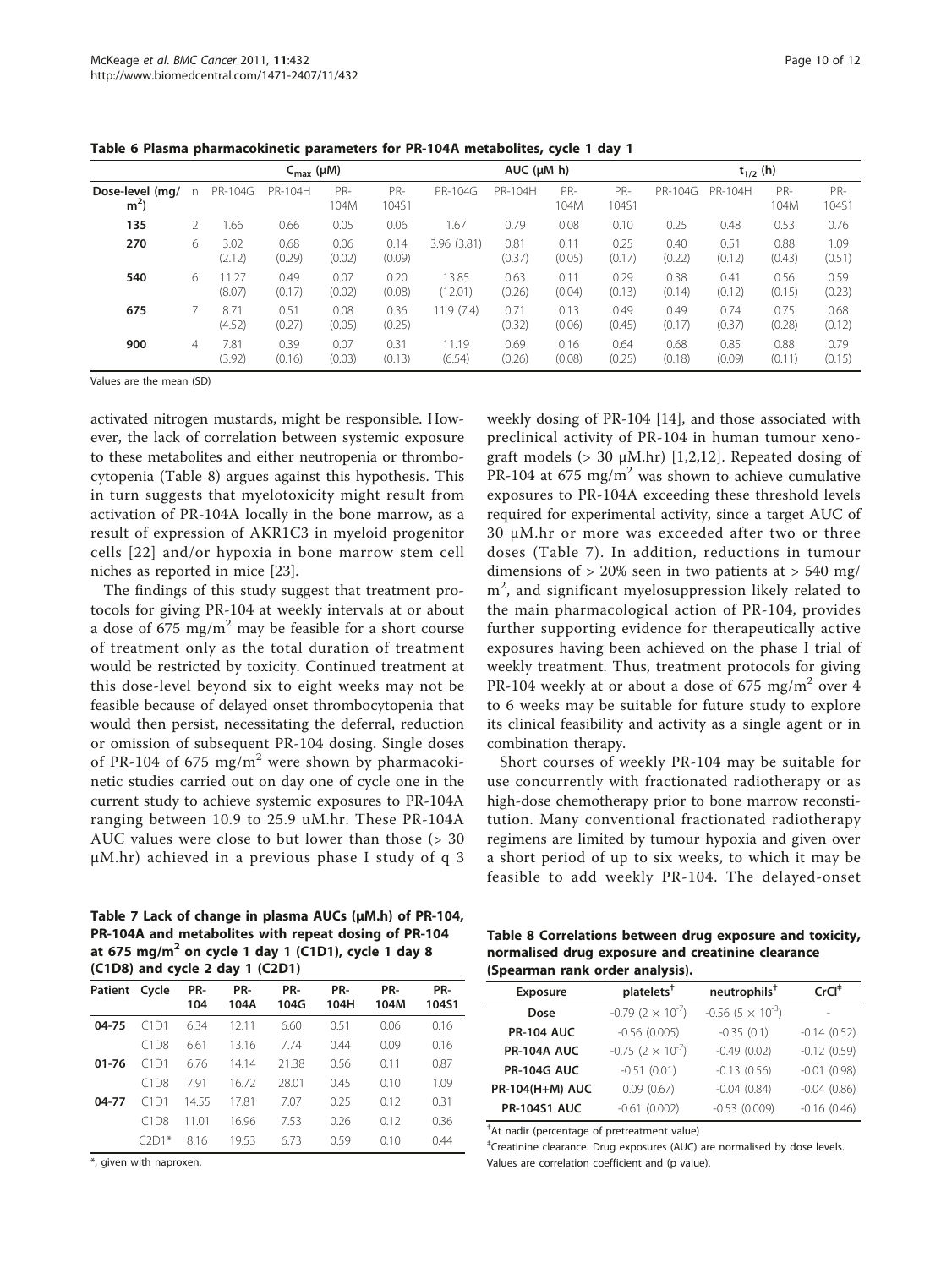<span id="page-10-0"></span>myelosuppresion of PR-104, combined with its minimal non-haematological toxicity, may allow its delivery at or beyond the current MTD prior to haematological stem cell support via infusions of autologous bone marrow or peripheral blood stem cells. It will be necessary however to establish the feasibility of treatment protocols based on weekly PR-104 combined with fractionated radiotherapy and/or bone support in further early phase clinical studies with careful longer term monitoring of haematological toxicity and provision of blood product support as required. An exploratory study of PR-104 in relapsed and treatment-refractory acute leukaemia is currently underway (ClinicalTrials.gov Identifier: NCT01037556; [http://clinicaltrials.gov/ct2/show/NCT01358227?](http://clinicaltrials.gov/ct2/show/NCT01358227?term=pr104&rank=3) [term=pr104&rank=3\)](http://clinicaltrials.gov/ct2/show/NCT01358227?term=pr104&rank=3) that is supported by evidence of preclinical activity in this disease setting [\[24](#page-11-0)].

# Conclusions

This study identified thrombocytopenia, and to a lesser extent neutropenia, as the DLT of weekly PR-104, and its MTD as 675 mg/m<sup>2</sup>/week. Weekly PR-104 may be a suitable administration schedule for further evaluation as a short treatment course in combination with fractionated radiotherapy or prior to haematopoietic stem cell support.

## Acknowledgements

We wish to thank the patients and their families for their contributions to this study and the assistance provides by research nurses and other personnel, and research funding provided by Proacta Inc.

#### Author details

<sup>1</sup> Auckland Cancer Society Research Centre and Dept of Pharmacology and Clinical Pharmacology, School of Medical Sciences, Faculty of Medical and Health Sciences, The University of Auckland, 89 Grafton Rd, Auckland, New Zealand. <sup>2</sup>Proacta Inc., 4275 Executive Square, Suite 440, La Jolla, CA 92037, USA. <sup>3</sup>Waikato Hospital, Pembroke Street, Hamilton, New Zealand.

#### Authors' contributions

MJM contributed to the study design, patient recruitment, clinical study procedures, data interpretation and preparation of the final manuscript. YG and WRW contributed to the pharmacokinetic study procedures, data interpretation and preparation of the final manuscript. AH and KA contributed to patient recruitment and clinical study procedures. TJM contributed to the study design, data interpretation and preparation of the final manuscript. MBJ contributed to the study design, patient recruitment, clinical study procedures, data interpretation and preparation of the final manuscript. All authors read and approved the final manuscript.

#### Competing interests

WRW is a stock holder and advisor to Proacta, Inc. TJM is an employee of Proacta, Inc. The authors have no other competing interests to declare.

## Received: 15 May 2011 Accepted: 7 October 2011 Published: 7 October 2011

## References

Patterson AV, Ferry DM, Edmunds SJ, Gu Y, Singleton RS, Patel K, Pullen SM, Hicks KO, Syddall SP, Atwell GJ, et al: [Mechanism of action and preclinical](http://www.ncbi.nlm.nih.gov/pubmed/17606726?dopt=Abstract) [antitumor activity of the novel hypoxia-activated DNA cross-linking](http://www.ncbi.nlm.nih.gov/pubmed/17606726?dopt=Abstract) [agent PR-104.](http://www.ncbi.nlm.nih.gov/pubmed/17606726?dopt=Abstract) Clin Cancer Res 2007, 13(13):3922-3932.

- 2. Singleton RS, Guise CP, Ferry DM, Pullen SM, Dorie MJ, Brown JM, Patterson AV, Wilson WR: [DNA Cross-Links in Human Tumor Cells](http://www.ncbi.nlm.nih.gov/pubmed/19366798?dopt=Abstract) [Exposed to the Prodrug PR-104A: Relationships to Hypoxia, Bioreductive](http://www.ncbi.nlm.nih.gov/pubmed/19366798?dopt=Abstract) [Metabolism, and Cytotoxicity.](http://www.ncbi.nlm.nih.gov/pubmed/19366798?dopt=Abstract) Cancer Res 2009, 69(9):3884-3891.
- 3. Guise CP, Abbattista MR, Singleton RS, Holford SD, Connolly J, Dachs GU, Fox SB, Pollock R, Harvey J, Guilford P, et al: [The Bioreductive Prodrug PR-](http://www.ncbi.nlm.nih.gov/pubmed/20145130?dopt=Abstract)[104A is Activated under Aerobic Conditions by Human Aldo-Keto](http://www.ncbi.nlm.nih.gov/pubmed/20145130?dopt=Abstract) [Reductase 1C3.](http://www.ncbi.nlm.nih.gov/pubmed/20145130?dopt=Abstract) Cancer Res 2010, 70(4):1573-1584.
- 4. Guise CP, Wang AT, Theil A, Bridewell DJ, Wilson WR, Patterson AV: [Identification of human reductases that activate the dinitrobenzamide](http://www.ncbi.nlm.nih.gov/pubmed/17645874?dopt=Abstract) [mustard prodrug PR-104A: A role for NADPH: cytochrome P450](http://www.ncbi.nlm.nih.gov/pubmed/17645874?dopt=Abstract) [oxidoreductase under hypoxia.](http://www.ncbi.nlm.nih.gov/pubmed/17645874?dopt=Abstract) Biochem Pharmacol 2007, 74(6):810-820.
- 5. Gu Y, Patterson AV, Atwell GJ, Chernikova SB, Brown JM, Thompson LH, Wilson WR: [Roles of DNA repair and reductase activity in the cytotoxicity](http://www.ncbi.nlm.nih.gov/pubmed/19509245?dopt=Abstract) [of the hypoxia-activated dinitrobenzamide mustard PR-104A.](http://www.ncbi.nlm.nih.gov/pubmed/19509245?dopt=Abstract) Mol Cancer Ther 2009, 8(6):1714-1723.
- 6. Brown JM, Giaccia AJ: [The unique physiology of solid tumors:](http://www.ncbi.nlm.nih.gov/pubmed/9537241?dopt=Abstract) [Opportunities \(and problems\) for cancer therapy.](http://www.ncbi.nlm.nih.gov/pubmed/9537241?dopt=Abstract) Cancer Res 1998, 58(7):1408-1416.
- 7. Wouters BG, Weppler SA, Koritzinsky M, Landuyt W, Nuyts S, Theys J, Chiu RK, Lambin P: [Hypoxia as a target for combined modality](http://www.ncbi.nlm.nih.gov/pubmed/11803141?dopt=Abstract) [treatments.](http://www.ncbi.nlm.nih.gov/pubmed/11803141?dopt=Abstract) Eur J Cancer 2002, 38(2):240-257.
- 8. Brown JM, Wilson WR: [Exploiting tumour hypoxia in cancer treatment.](http://www.ncbi.nlm.nih.gov/pubmed/15170446?dopt=Abstract) Nat Rev Cancer 2004, 4(6):437-447.
- 9. Ito K, Utsunomiya H, Suzuki T, Saitou S, Akahira JI, Okamura K, Yaegashi N, Sasano H: [17 beta-hydroxy steroid dehydrogenases in human](http://www.ncbi.nlm.nih.gov/pubmed/16406263?dopt=Abstract) [endometrium and its disorders.](http://www.ncbi.nlm.nih.gov/pubmed/16406263?dopt=Abstract) Mol Cell Endocrinol 2006, 248(1-2):136-140.
- 10. Wako K, Kawasaki T, Yamana K, Suzuki K, Jiang S, Umezu H, Nishiyama T, Takahashi K, Hamakubo T, Kodama T, et al: [Expression of androgen](http://www.ncbi.nlm.nih.gov/pubmed/17720776?dopt=Abstract) [receptor through androgen-converting enzymes is associated with](http://www.ncbi.nlm.nih.gov/pubmed/17720776?dopt=Abstract) [biological aggressiveness in prostate cancer.](http://www.ncbi.nlm.nih.gov/pubmed/17720776?dopt=Abstract) J Clin Pathol 2008, 61(4):448-454.
- 11. Sakurai M, Oishi K, Watanabe K: [Localization of cyclooxygenases-1 and-2,](http://www.ncbi.nlm.nih.gov/pubmed/16157291?dopt=Abstract) [and prostaglandin F synthase in human kidney and renal cell](http://www.ncbi.nlm.nih.gov/pubmed/16157291?dopt=Abstract) [carcinoma.](http://www.ncbi.nlm.nih.gov/pubmed/16157291?dopt=Abstract) Biochem Biophys Res Commun 2005, 338(1):82-86.
- 12. Hicks KO, Myint H, Patterson AV, Pruijn FB, Siim BG, Patel K, Wilson WR: [Oxygen dependence and extravascular transport of hypoxia-activated](http://www.ncbi.nlm.nih.gov/pubmed/17869669?dopt=Abstract) [prodrugs: Comparison of the dinitrobenzamide mustard PR-104A and](http://www.ncbi.nlm.nih.gov/pubmed/17869669?dopt=Abstract) [tirapazamine.](http://www.ncbi.nlm.nih.gov/pubmed/17869669?dopt=Abstract) Int J Radiat Oncol Biol Phys 2007, 69(2):560-571.
- 13. Patel K, Choy SSF, Hicks KO, Melink TJ, Holford NH, Wilson WR: [A combined](http://www.ncbi.nlm.nih.gov/pubmed/20683596?dopt=Abstract) [pharmacokinetic model for the hypoxia-targeted prodrug PR-104A in](http://www.ncbi.nlm.nih.gov/pubmed/20683596?dopt=Abstract) humans, dogs, [rats and mice predicts species differences in clearance](http://www.ncbi.nlm.nih.gov/pubmed/20683596?dopt=Abstract) [and toxicity.](http://www.ncbi.nlm.nih.gov/pubmed/20683596?dopt=Abstract) Cancer Chemother Pharmacol 2011, 67(5):1145-1155.
- 14. Jameson MB, Rischin D, Pegram M, Gutheil J, Patterson AV, Denny WA, Wilson WR: [A phase I trial of PR-104, a nitrogen mustard prodrug](http://www.ncbi.nlm.nih.gov/pubmed/20012293?dopt=Abstract) [activated by both hypoxia and aldo-keto reductase 1C3, in patients with](http://www.ncbi.nlm.nih.gov/pubmed/20012293?dopt=Abstract) [solid tumors.](http://www.ncbi.nlm.nih.gov/pubmed/20012293?dopt=Abstract) Cancer Chemother Pharmacol 2010, 65(4):791-801.
- 15. Gu Y, Atwell GJ, Wilson WR: [Metabolism and excretion of the novel](http://www.ncbi.nlm.nih.gov/pubmed/20019245?dopt=Abstract) [bioreductive prodrug PR-104 in mice, rats, dogs, and humans.](http://www.ncbi.nlm.nih.gov/pubmed/20019245?dopt=Abstract) Drug Metab Dispos 2010, 38(3):498-508.
- 16. Gu Y, Tingle MD, Wilson WR: [Glucuronidation of Anticancer Prodrug PR-](http://www.ncbi.nlm.nih.gov/pubmed/21427202?dopt=Abstract)[104A: Species Differences, Identification of Human UDP-](http://www.ncbi.nlm.nih.gov/pubmed/21427202?dopt=Abstract)[Glucuronosyltransferases, and Implications for Therapy.](http://www.ncbi.nlm.nih.gov/pubmed/21427202?dopt=Abstract) J Pharmacol Exp Ther 2011, 337(3):692-702.
- 17. Therasse P, Arbuck SG, Eisenhauer EA, Wanders J, Kaplan RS, Rubinstein L, Verweij J, Van Glabbeke M, van Oosterom AT, Christian MC, et al: [New](http://www.ncbi.nlm.nih.gov/pubmed/10655437?dopt=Abstract) [guidelines to evaluate the response to treatment in solid Tumors.](http://www.ncbi.nlm.nih.gov/pubmed/10655437?dopt=Abstract) J Natl Cancer Inst 2000, 92(3):205-216.
- 18. Gu Y, Wilson WR: [Rapid and sensitive ultra-high-pressure liquid](http://www.ncbi.nlm.nih.gov/pubmed/19709934?dopt=Abstract) [chromatography-tandem mass spectrometry analysis of the novel](http://www.ncbi.nlm.nih.gov/pubmed/19709934?dopt=Abstract) [anticancer agent PR-104 and its major metabolites in human plasma:](http://www.ncbi.nlm.nih.gov/pubmed/19709934?dopt=Abstract) [Application to a pharmacokinetic study.](http://www.ncbi.nlm.nih.gov/pubmed/19709934?dopt=Abstract) J Chromatogr B Analyt Technol Biomed Life Sci 2009, 877(27):3181-3186.
- 19. Atwell GJ, Denny WA: Synthesis of H-3- and H-2(4)-labelled versions of the hypoxia-activated pre-prodrug 2-((2-bromoethyl)-2,4-dinitro-6-(((2- (phosphonooxy)ethyl)amino)carbonyl) anilino)ethyl methanesulfonate (PR-104). J Label Compd Radiopharm 2007, 50(1-2):7-12.
- Gu Y, Guise CP, Patel K, Abbattista MR, Lie J, Sun X, Atwell GJ, Boyd M, Patterson AV, Wilson WR: [Reductive metabolism of the dinitrobenzamide](http://www.ncbi.nlm.nih.gov/pubmed/20473609?dopt=Abstract) [mustard anticancer prodrug PR-104 in mice.](http://www.ncbi.nlm.nih.gov/pubmed/20473609?dopt=Abstract) Cancer Chemother Pharmacol 2011, 67(3):543-555.